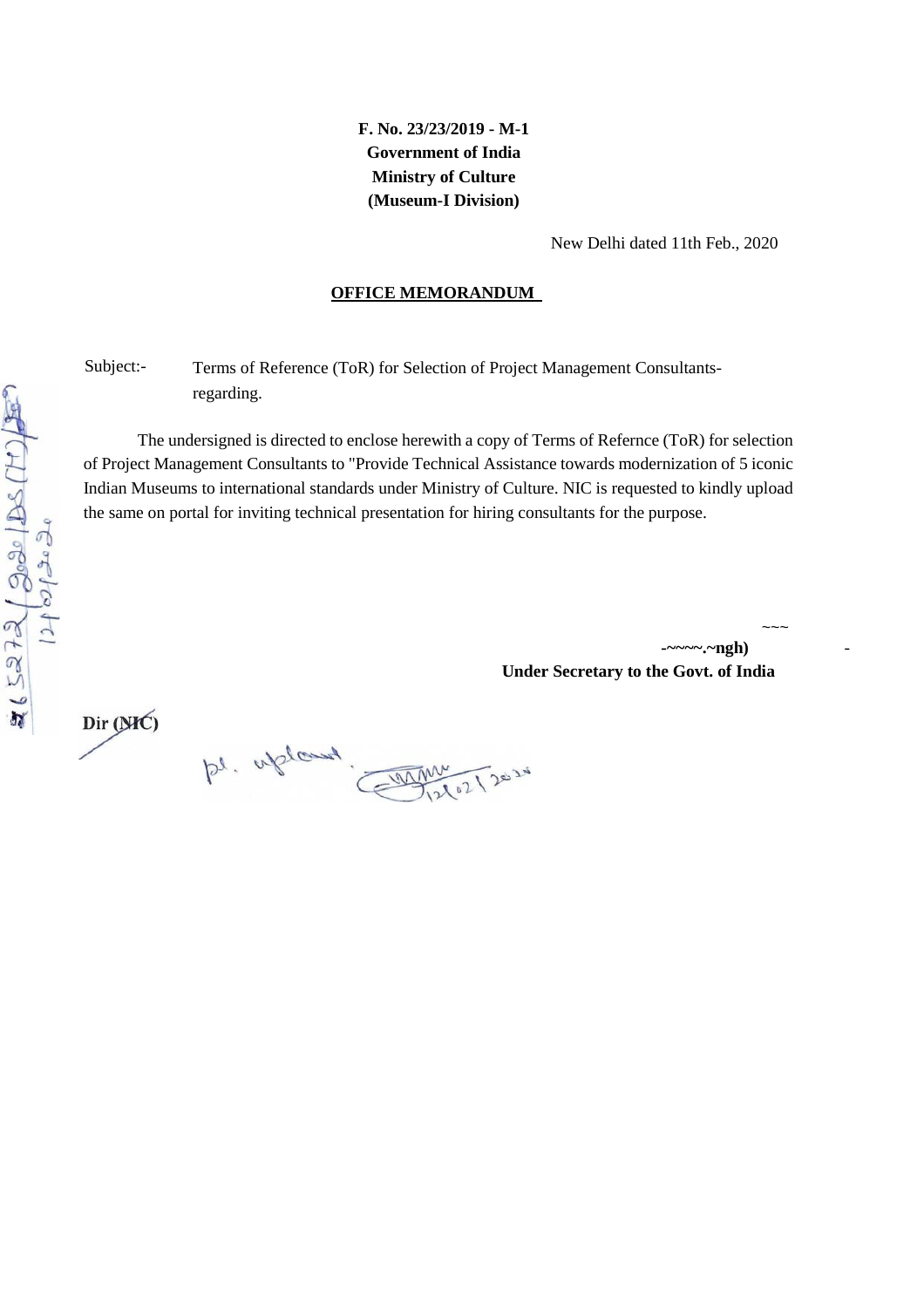Terms of Reference (ToR) for

*Selection of Project Management Consultants to "Provide Technical Assistance towards modernization of* 5 *iconic Indian Museums to international standards* & *Creation of* 5 *cultural spaces in India under Ministry of Culture"* 

*Reference No: F. No. 23/23/2019-M.I* 

*Ministry of Culture Government of India*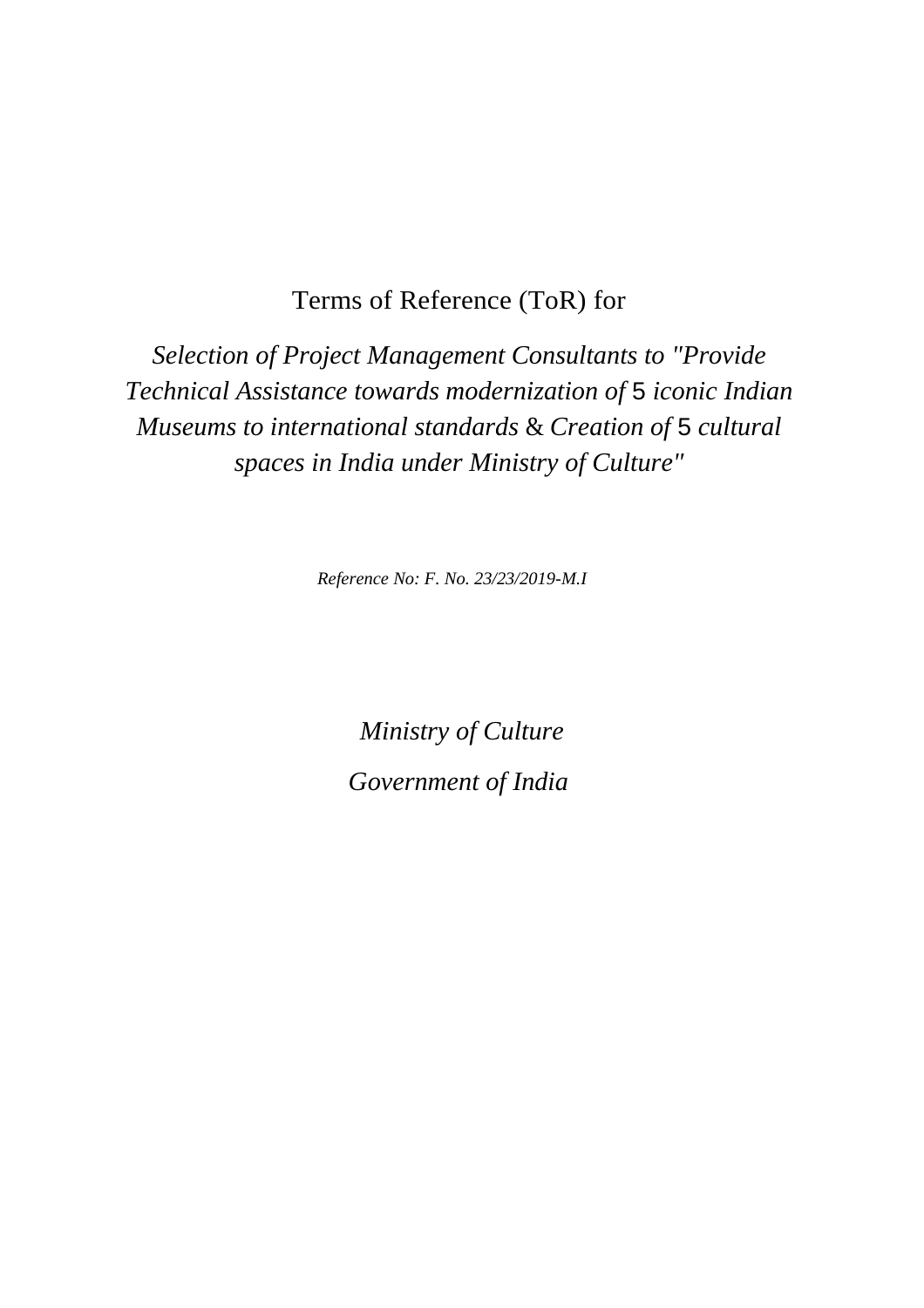# **Table of Contents**

| 3 <sup>7</sup> |  |
|----------------|--|
| $\overline{4}$ |  |
| 5 <sup>5</sup> |  |
| 6              |  |
|                |  |
| 8              |  |
| 9              |  |
| 10             |  |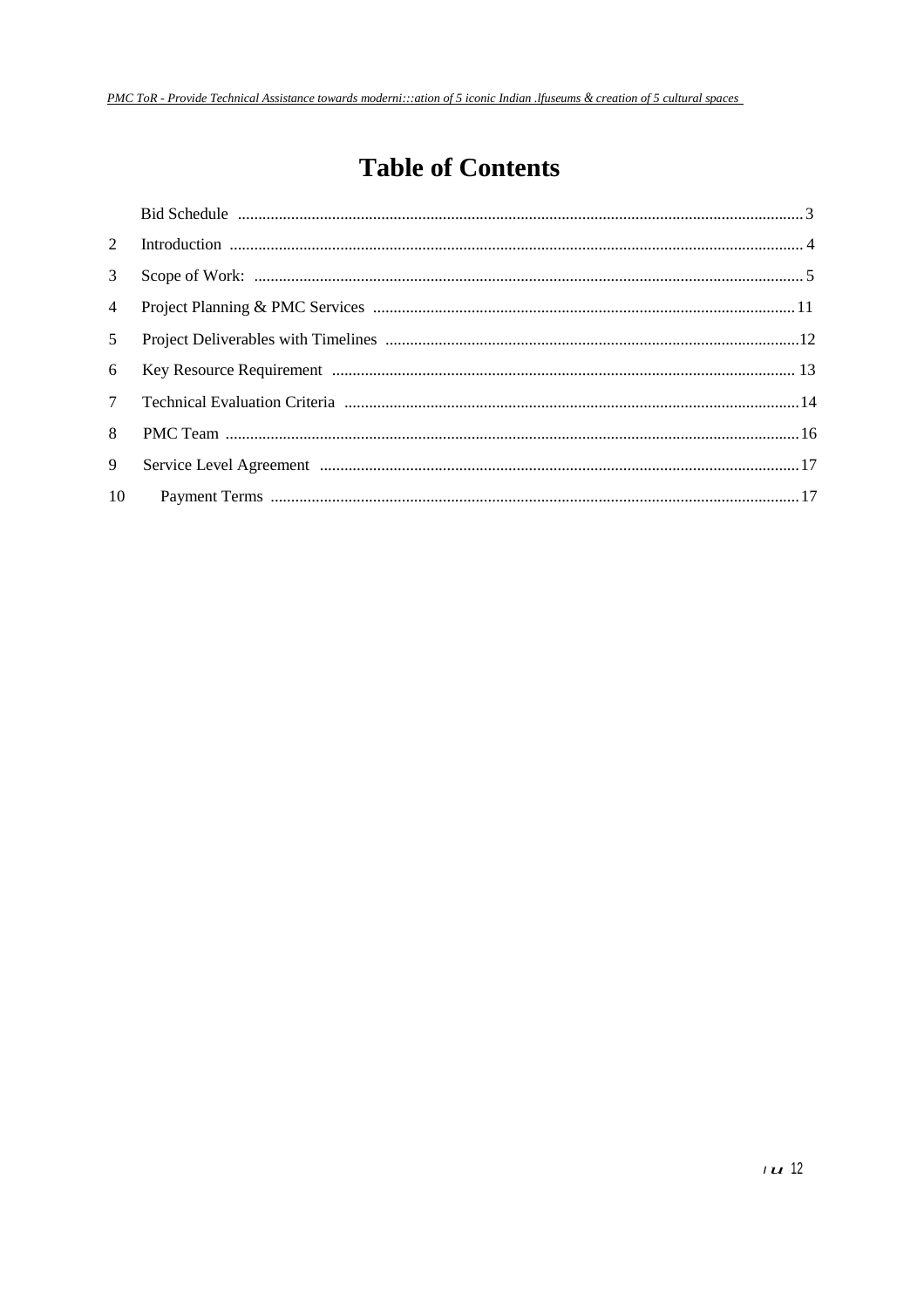*PMC ToR- Provide Technical Assistance towards moderni::ation of5 iconic Indian Museums & creation of5 cultural spaces* 

1 Bid Schedule

| $\mathbf{1}$ .        | Tender Inviting and Tender<br><b>Accepting Authority</b> | Ministry of Culture, Government of India                                                                                                                                                                                               |
|-----------------------|----------------------------------------------------------|----------------------------------------------------------------------------------------------------------------------------------------------------------------------------------------------------------------------------------------|
| 2.                    | Name of the work                                         | Selection of Project Management Consultants to "Provide"<br>Technical Assistance towards modernization of 5 iconic<br>Indian Museums to international standards & Creation of 5<br>cultural spaces in India under Ministry of Culture" |
| 3.                    | Terms of Reference                                       | F. No.23/23/2019-M.I                                                                                                                                                                                                                   |
| $\mathcal{A}_{\cdot}$ | <b>Engagement Type</b>                                   | NICSI based Manpower Hiring Approach                                                                                                                                                                                                   |
| .5.                   | Contact Information for<br>requesting Clarification      | O/o Deputy Secretary,<br>Ministry of Culture - Government of India<br>Shastri Bhawan, New Delhi 110001<br>011-23381208 Mob. No. 9899723583                                                                                             |

|      | Date, Time & Venue for        | 21.02.2020 from 12:00 hours onwards                          |  |  |  |  |
|------|-------------------------------|--------------------------------------------------------------|--|--|--|--|
| 6.   | <b>Technical Presentation</b> |                                                              |  |  |  |  |
|      |                               | Conference Hall,<br>Ministry of Culture -Government of India |  |  |  |  |
|      |                               | I st Floor, CSL, Shastri Bhawan, New Delhi 11000 I           |  |  |  |  |
| 7.   | <b>ToR Validity</b>           | 90 days from the date of Technical Presentation              |  |  |  |  |
| 8.   | Selection                     | Highest Technical Scoring Agency as per prescribed           |  |  |  |  |
|      |                               | Technical Evaluation Criteria captured in this ToR           |  |  |  |  |
| 9.   | <b>Contract Period</b>        | Initially upto December 2020 & extendable upto 36            |  |  |  |  |
|      |                               | months                                                       |  |  |  |  |
| I 0. | <b>Contract Terms</b>         | <b>NICSI</b> Procurement Terms                               |  |  |  |  |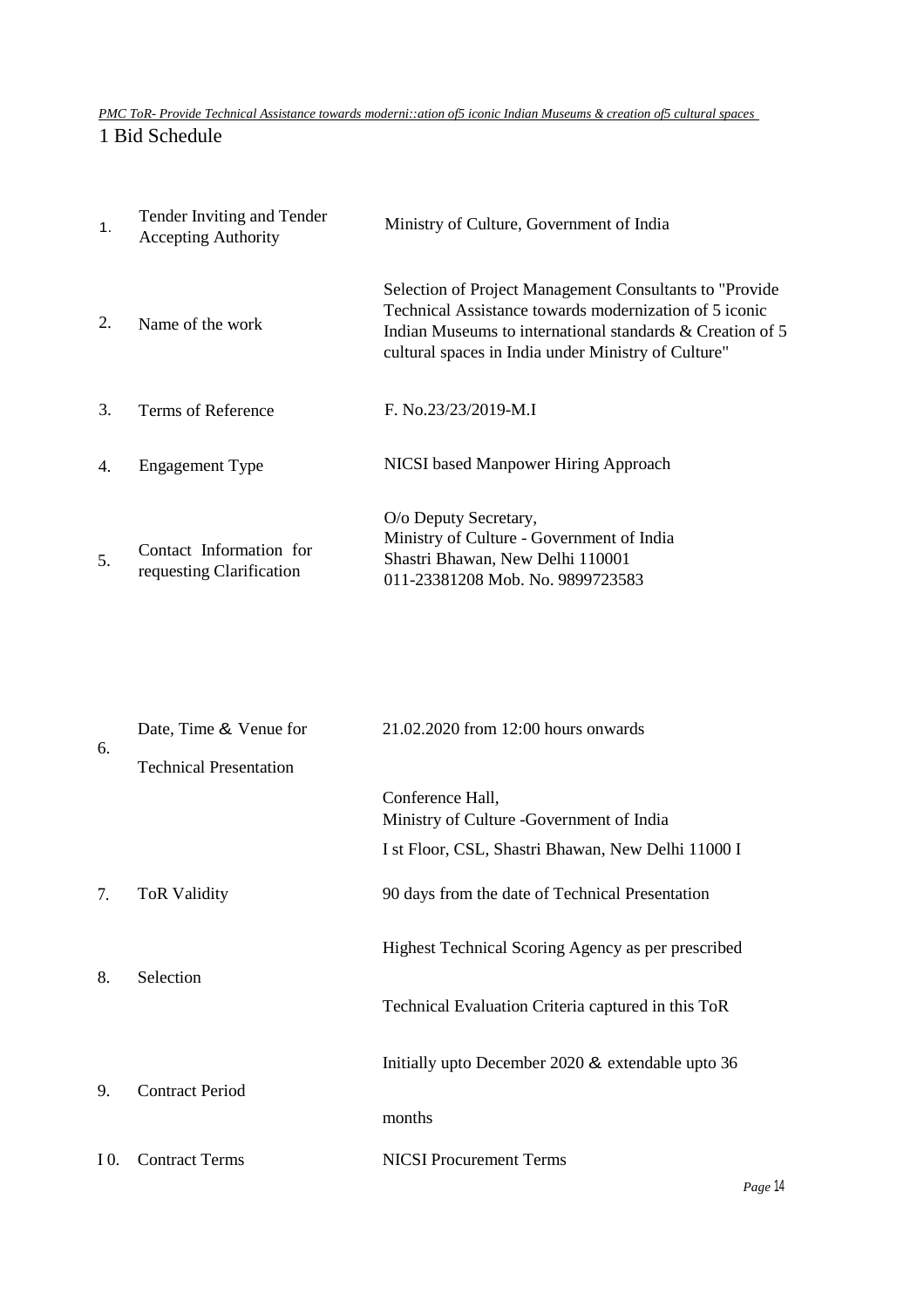#### *PMC ToR- Provide Technical Assistance towards moderni=ation of 5 iconic Indian Museums & creation of5 cultural spaces*  2 Introduction

Indian culture is unique in the world. It is one of the ancient civilizations of the world and has a rich diversified cultural heritage. Its tangible and intangible cultural heritage is preserved in various ways by its people. Governments and private entities are engaged in this protection, preservation and dissemination endeavour through museums, archives, conservation site management, and myriad other activities.

Over time innovations in museum promotion and other activities like conservation, archiving and heritage management have qualitatively improved management practices. Museum displays have been attended not only by incorporating additional galleries and display space but also keeping in mind curatorial and visitor enhancement needs. In India, however, few museums have made concerted efforts towards renovation in the recent past. Restoration work is mainly focused on structural needs leaving out crucial elements of planning and design as technical requirements of a museum. Often curatorial requirements demand development of defined large urban areas as cultural spaces. The issue of professionally trained manpower has also plagued fast development of Museums and Cultural Spaces in India.

Ministry of Culture, as an initial step, has identified 5 iconic Indian Museums to be modernized to be of international standards. Ministry also intends to create 5 cultural spaces within 5 years. To strengthen supply base of professionals to maintain and lead the field in museums, cultural space and heritage conservation, Ministry also intends to start an Indian Institute of Heritage Conservation.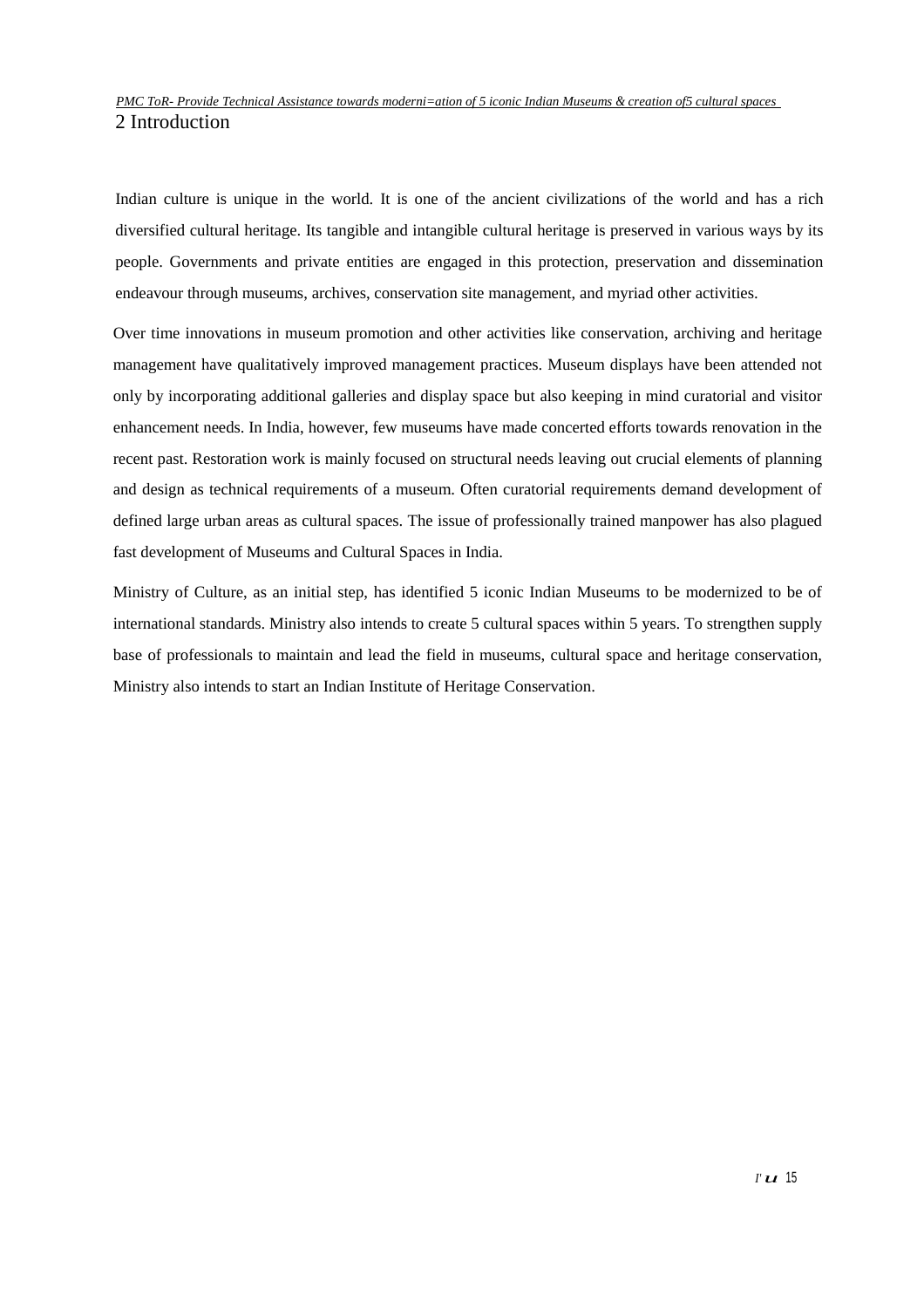*PMC' ToR- Provide Technical Assistance towards moderni=ation of 5 iconic Indian Museums & creation o/5 cultural spaces*  **3 Scope of Work:** 

#### **Museums Modernisation Project initially to cover 5 iconic Indian Museums,**

- I. National Museum, New Delhi
- 2. Indian Museum of Kolkata
- 3. Salar Jung Museum, Hyderabad
- 4. Egmore Museum, Chennai
- 5. Shri Pratap Singh Museum, Srinagar

#### **Five Cultural Spaces to be Created in 5 years** I.

- Delhi
- 2. Ahmadabad
- **3. Kolkata**
- 4. Mumbai
- 5. Varanasi

#### **Creation of Indian Institute of Heritage Conservation by integrating:** -

- I. Institute of Archaeology, ASL
- 2. National Resource Laboratory for Conservation (NRLC)
- 3. National Museum Institute
- 4. School of Archival Studies, NAI
- 5. National Mission on Manuscripts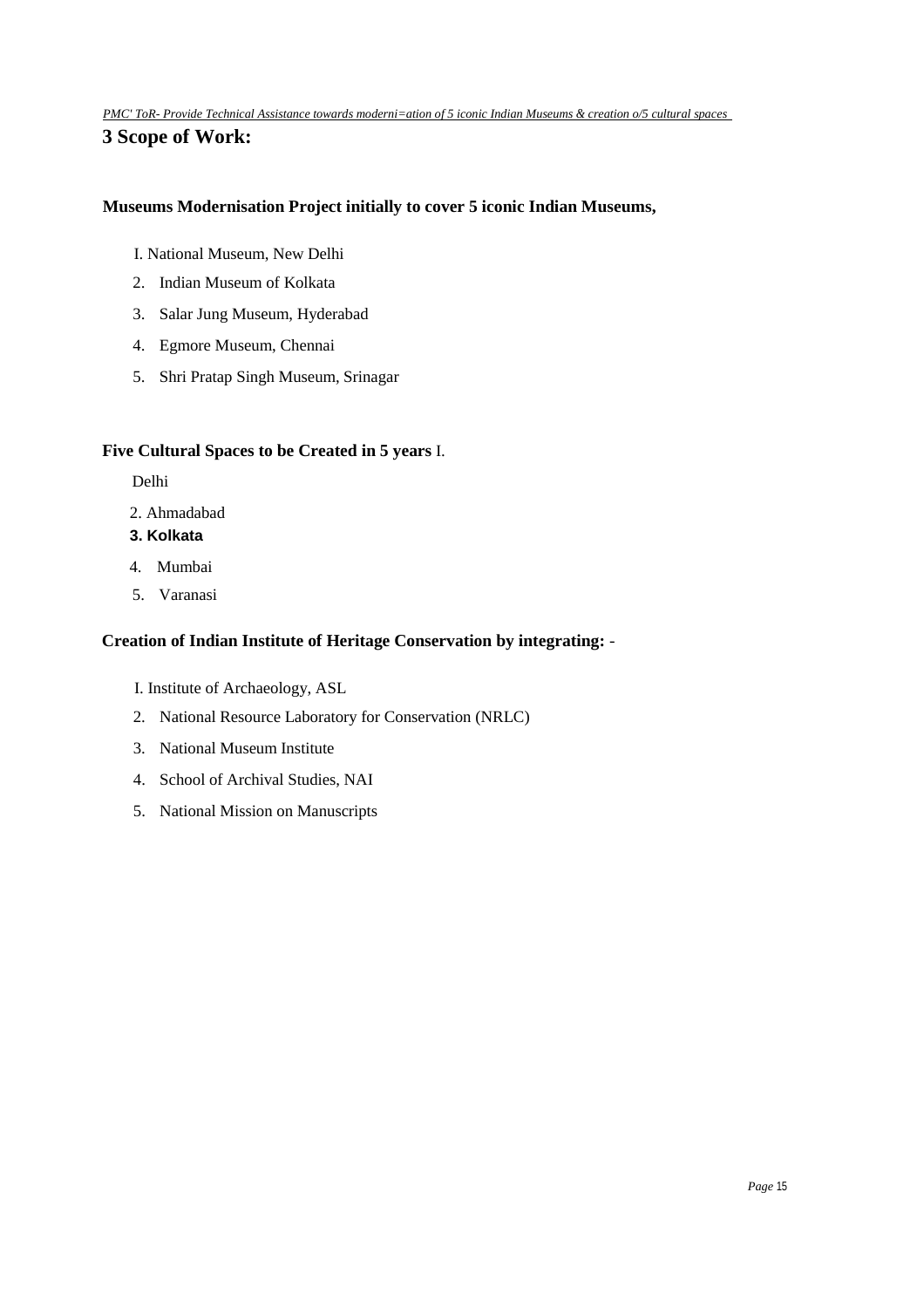*PMC ToR- Provide Technical Assistance towards moderni:::ation of 5 iconic Indian Museums & creation of5 cultural spaces* **Vision of Museums Modernisation and Cultural Spaces are envisaged,** 

- **(i)** To curate exhibitions and .art objects of historical, cultural and artistic significance for their protection, preservation and research;
- (ii) To disseminate knowledge about significance of the objects, their history, culture and artistic excellence;
- (iii)To serve as a cultural center for enjoyment and interaction of people in and around artistic and cultural activity;
- (iv)To serve as the Cultural Heritage Treasure House of Internal Standards;
- (v) To develop selected public spaces into areas of intense Cultural experience.

#### **Objective of Museums Modernisation**

- Conservation of arts and antiquities in possession of museums
- Curation/display in museums of antiquities of classical, modern and other forms of art.
- Museum grant scheme- increased scope and coverage
- Creation of Cultural Spaces.
- Creation of Indian Institute of Heritage Conservation to supply knowledge and trained manpower for museums, cultural spaces and heritage management.

#### **General Scope of Museums Modernisation & Creation of Cultural Space**

- The incoming PMC Team while planning for modernization of galleries, besides display techniques adopted as per the nature of exhibits, the following factors are to be addressed,
	- ο Refurbishing Redesigning the galleries keeping in mind the visitor Interface and Communication.
	- ο Contextualize all the Artifacts by Graphic and Textual treatments.
	- ο Communication layers of information for the curious visitor.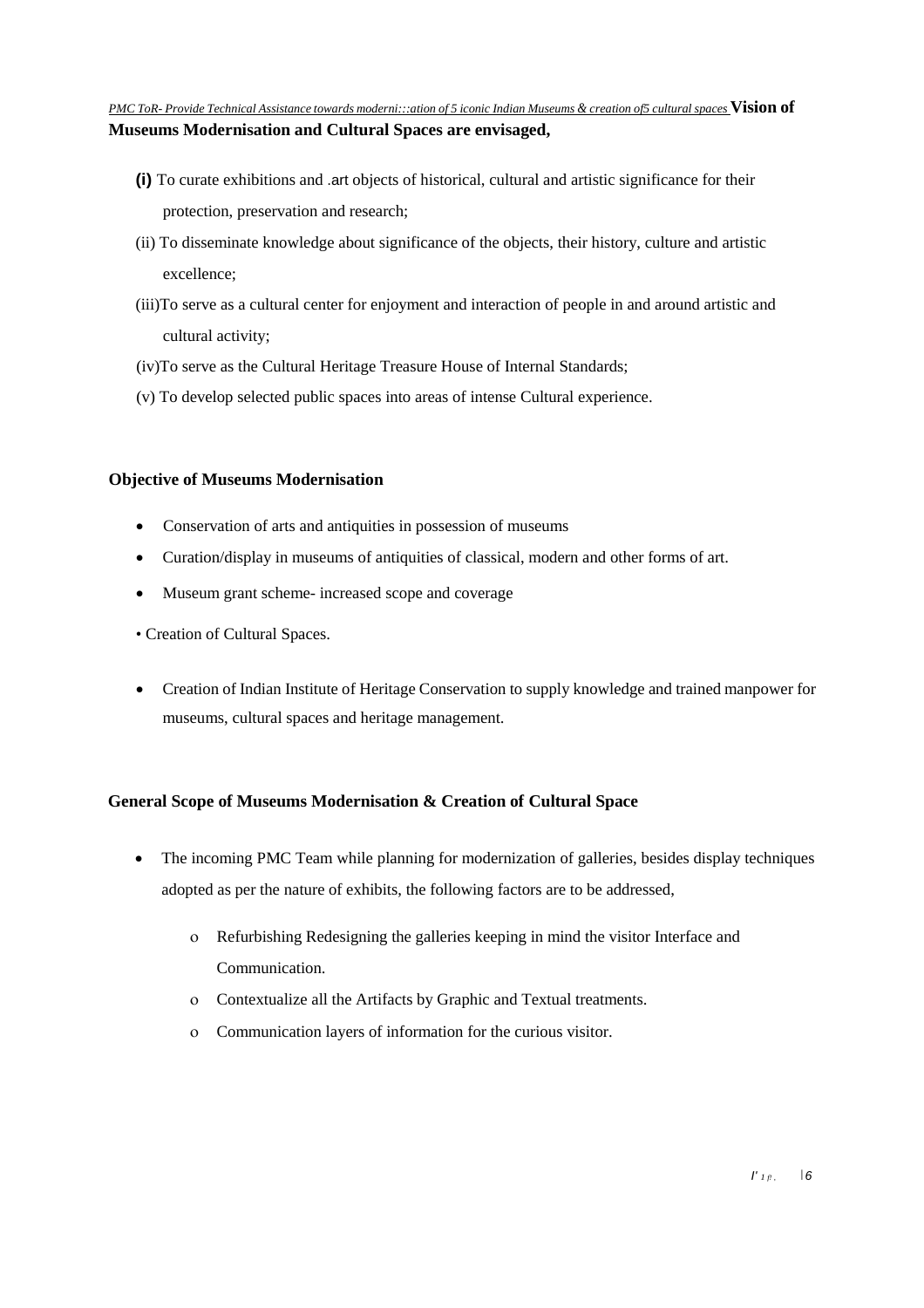#### *PMC ToR- Provide Technical Assistance towards modernization of 5 iconic Indian Museums & creation of5 cultural spaces*

- ο Languages multilingual individual and Group label are provided with the exhibit(s)
- ο Displays Redesign display systems for better aesthetics, visibility and safety.
- ο Lighting Improvised lighting to highlight the artifact by spot/ focused lighting besides ambient/LED lighting in the Gallery.
- ο Technology Use of modem upgradeable device in the form of Projection and Interactive Digital Content in form of Virtual Reality **(VR)** & Augmented reality (AR).
- The PMC should objectively assess and recommend optimal utilization of buildings and collections in the museum's possession, including adequacy of manpower, essential logistics and proper maintenance.
- The PMC will assist the Ministry of Culture, in framing guidelines for renovation of these 5 iconic museums and cultural spaces in a fixed time schedule by exploring the techniques and practices available world over for renovation of galleries, museums and cultural spaces. The guidelines should consist of details as to when and how the galleries will be taken for renovation with a view to ensure that display of the collections continues without interruption. Guidelines for cultural spaces should ensure a rich cultural engagement of public.
- Assess the maintenance of Museums and frame scorecards and KPI for ongoing monitoring to include,
	- ο Leakage/seepage **in** the roof and walls
	- ο Water logging due to blockage of sewer lines or during the monsoon season every year.
	- ο Renovation of the lawn of the Museums
	- ο Uniform External Signage and Uniform Internal Signage System
	- ο Refurbishing of Exhibition Gallery Lighting
	- ο Installation of CCTV system in the Museums
- PMC shall utilize in point framework, prepared by Ministry in this regard.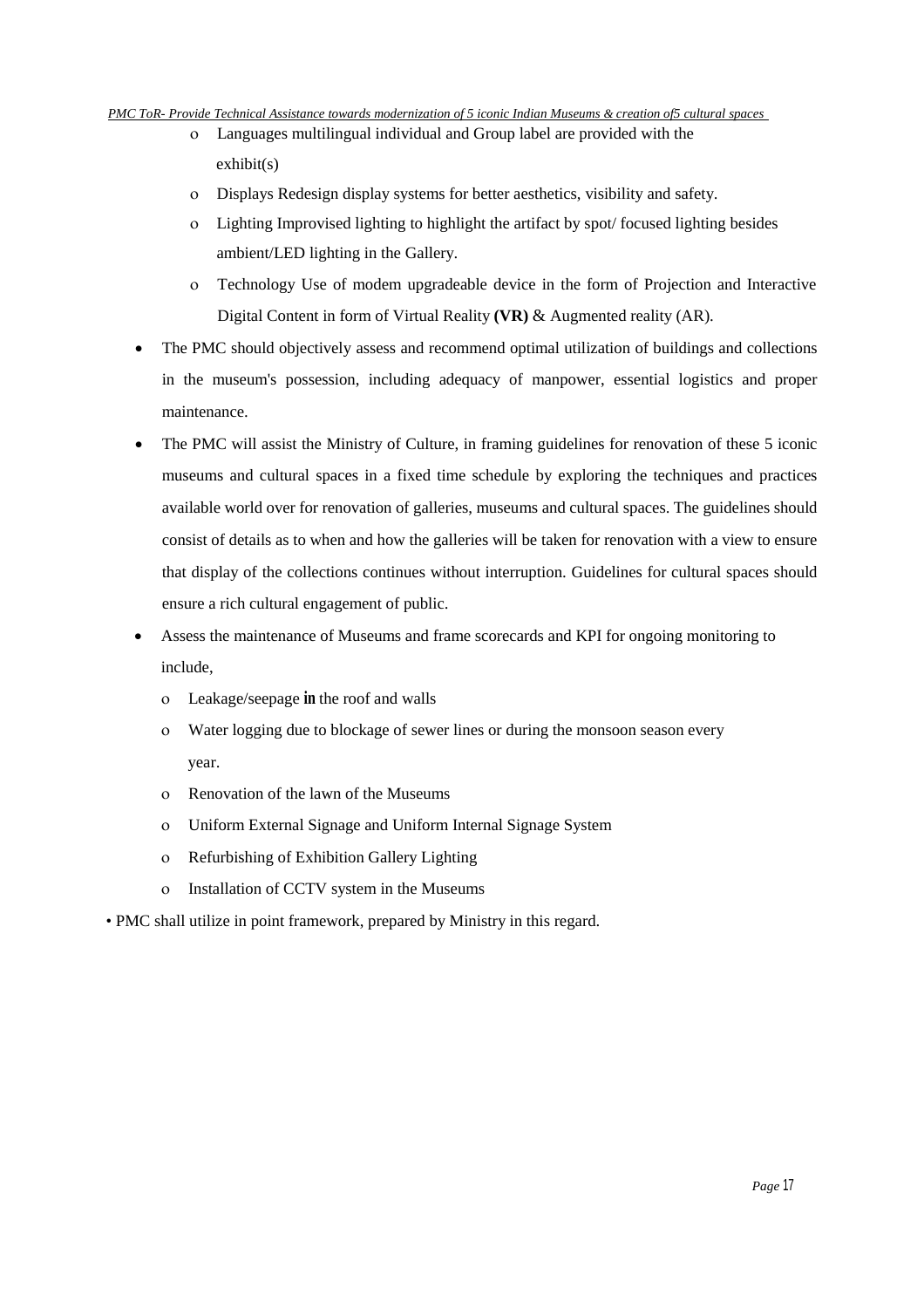#### *PMC ToR- Provide Technical Assistance towards modernization of 5 iconic Indian Museums & creation of 5 cultural*

#### *spaces* **Souvenir Shop- Shopping Experience Improvements**

• The revamping of museurnshop has to be conceptualized with visitor feedback from civil society. The souvenir shop should have articles like handbags, notebooks, diaries, mugsall embellished with Indian art and craft motifs for sale to the visitors. It can also sell art books and miniatures of paintings depicted on a wide array of items like plates, cups and

tray.

• Souvenir Shop modernization to include guidance on improving publicity through print and electronic media. Further, all the Government agencies/PSU/State Government Emporia/all offices of State and Central Government where memento/gifts are purchased may be informed of the products available in the shop and briefed through Bulletin/Brochure every month. GeM Portal and ecommerce based Internet shopping may also be introduced to tap the potential market.

#### **Communication and Content Development Guidance for Museums** & **Cultural spaces**

Communication and Content improvement as part of modernization to include, planning of cultural centre organizing, academic and cultural programmes including special lectures by eminent scholars in India and abroad on various topics related to Museums & cultural spaces.

Some of the activities are as follows,

- Film shows, plays, exhibitions etc. on art, historical and heritage gallery talks on various themes related to Galleries by Curators.
- Special Programmes i.e. visit and workshop for disadvantaged sections and students.
- Gallery of the Month and one object from its reserve collection highlighted as Object of the Month separately.
- Guides tourist facilitator programme to the galleries.
- Summer Holiday programme entitled Workshop on Art & Crafts for school children.
- Painting competition for school children.
- Workshop on Indian Art for University students.
- Organizing the Memorial lectures.
- Assisting schools for setting up Museum corners.
- National seminars and workshop on Indian Art m other Museums under out reach

programme.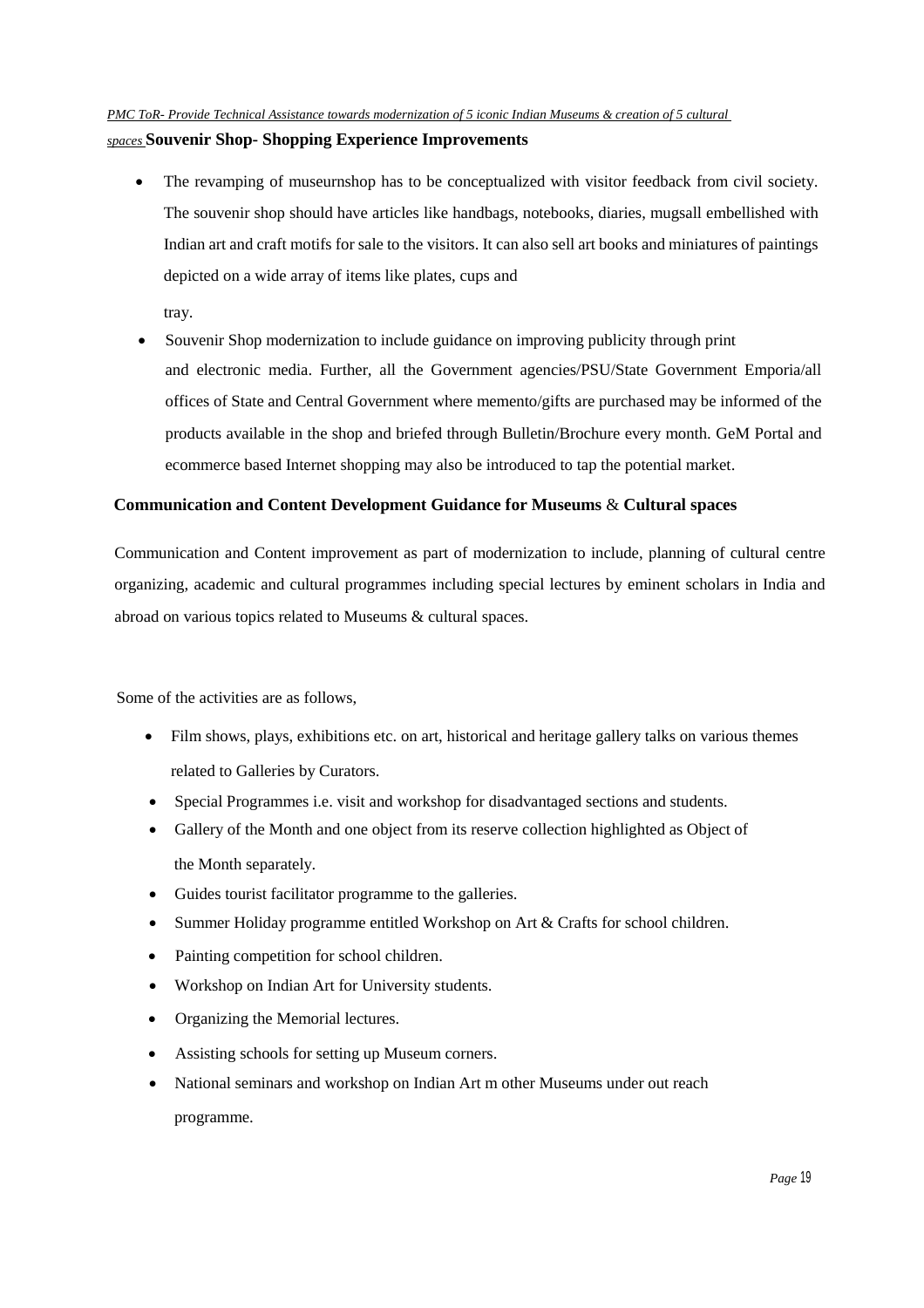#### *PMC ToR- Provide Technical Assistance towards modernization of 5 iconic Indian Museums & creation o/5 cultural spaces*

- Organizing the Photographic exhibition on Museum objects in other Museums.
- The Museum/Cultural Spaces should bring Govt. school students by hiring bus.
- The Museum institute of Heritage conservation should conduct in-service Training course in Museology for Museum personnel.
- The Museum/Cultural Spaces should also organise various Workshops, Conferences and Seminars in various parts of the country to have exchange of opinions amongst Conservators, Curators and to generate the public awareness towards the need of Care of Cultural property.

#### **Monitoring Dashboard**

PMC shall create functional and system requirement (FRS and SRS) for a monitoring dashboard to monitor hard and soft components of all four activities, viz.

- Museums Grants Scheme
- 5 iconic Museums
- 5 cultural spaces
- Institute of Heritage Conservation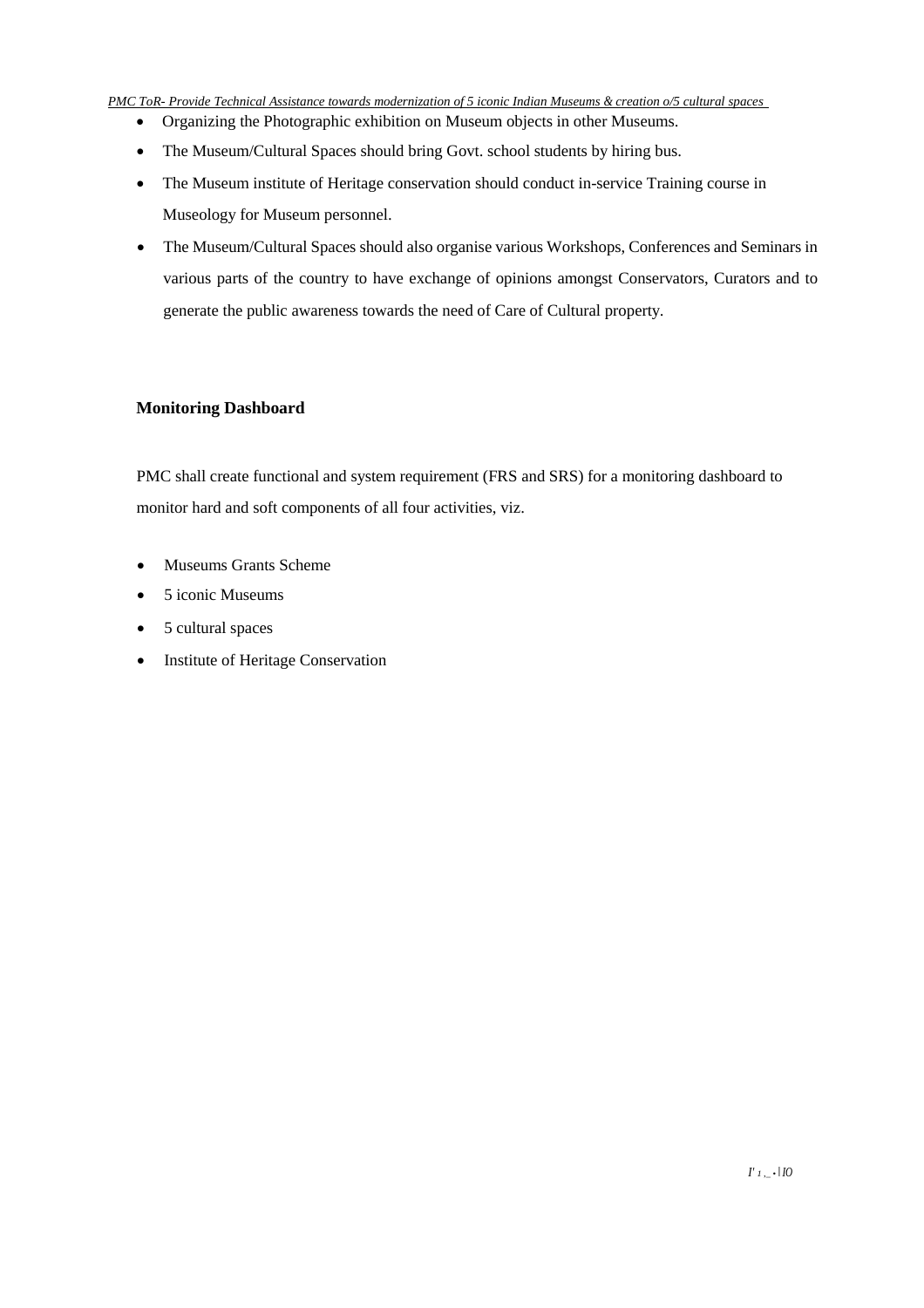*PMC ToR- Provide Technical Assistance towards modernization o/5 iconic Indian .Museums & creation o/5 cultural spaces* 

# **4 Project Planning & PMC Services**

The success of the project dependson the proper project planning and management. At the onset, the PMC shall plan the project implementation in great details and should provide a micro level view of the tasks and activities required to be undertaken in consultation with Authority and SI. An indicative list of planning related documentation that the Project Management Consultants should make at the onset is as follows:

- **Project Schedule:** A detailed week-wise timeline indicating various activities to be performed along with completion dates and resources required for the same
- **Manpower Deployment List:** A list needs to provide with resources who will be deployed on the project along with the roles and responsibilities of each resource.
- **Resource Deployment List:** List and number of all resources (including but not limited to servers, storage, network components and software licenses) other than manpower that may be required.
- **Communication Plan:** Detailed communication plan indicating what form of communication will be utilized for what kinds of meeting along with recipients and frequency.
- **Progress Monitoring Plan:** Detailed Daily, Weekly, Monthly Progress Report formats along with issue escalation format. The format will be approved by Authority to the successful Consulting Agency before start of the project.
- **Standard Operating Procedures:** Detailed Standard Operating Procedures for all the events and incidents to be reviewed based on the Project scope and the functional requirement of the RfP. The SOPs will be approved ·by Authority before the project implementation.
- **Risk Mitigation Plan:** List of all possible risks and methods to mitigate them.
- **Escalation Matrix & Incident Management:** A detailed list of key contact persons with contact details with escalation hierarchy for resolution of issues and problems. This has to be via an Incident Management system to be developed by the PMC.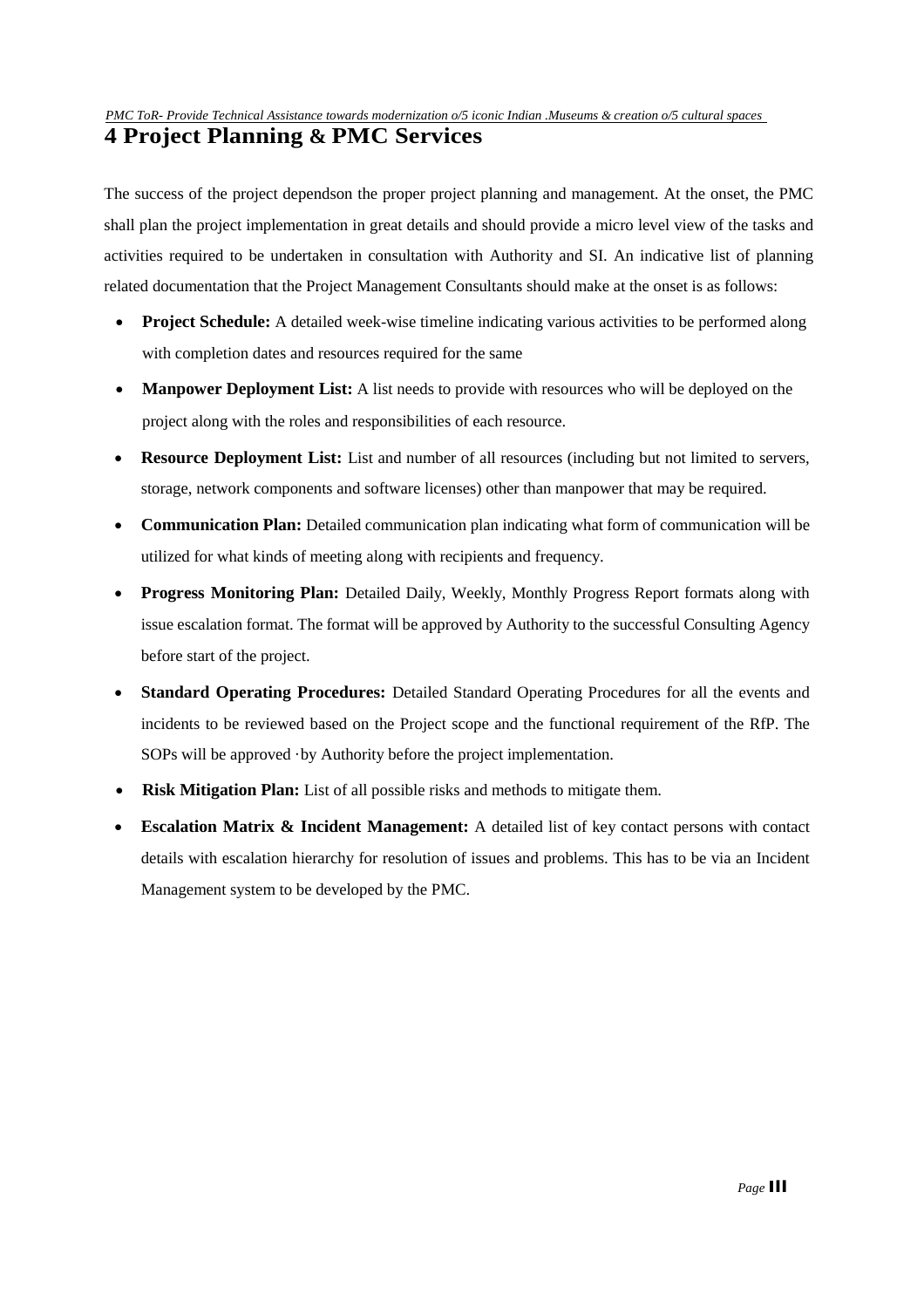# **5 Project Deliverables with Timelines**

| <b>Item</b>    | <b>Deliverables</b>                                                                    | <b>Timeline</b>                              |
|----------------|----------------------------------------------------------------------------------------|----------------------------------------------|
| 1              | Assess each of the five museums & five cultural spaces for its                         | T+ I Month                                   |
|                | unique nature                                                                          |                                              |
| $\overline{2}$ | Governing Committee Planning and workshops                                             | $T + 2$ Months                               |
| 3              | Framing of renovation guidelines with phased roll out Strategy<br>& related activities | $T + 3$ Months                               |
| 4              | State of the Art Digitization Strategy & Roadmap publication                           | $T + 4$ Months                               |
|                | as part of museum & cultural space modernization efforts                               |                                              |
| 5              | Develop Request for Proposal template for modernization civil                          | $T + 6$ Months                               |
|                | works                                                                                  |                                              |
| 6              | Monitoring of modernisation activities and facilitating line                           | $T+9$ Months                                 |
|                | department funding for each of the museums $\&$ cultural spaces                        |                                              |
| 7              | Review of Modernisation Civil works, assessment and ranking                            | $T + 12$ months                              |
|                | index development                                                                      |                                              |
| 8              | <b>Collaborative Workshops and Outreach Programmes</b>                                 | $T + 18$ Months                              |
|                | Implementation                                                                         |                                              |
| 9              | Review of Outreach Programmes Effectiveness                                            | $T + 21$ Months                              |
| 10             | Scorecards and KPI based monitoring of modernisation                                   |                                              |
|                | improvements & its maintenance                                                         | $\mathbf{T} \in \mathbf{A}$ and $\mathbf{A}$ |

The project management services are proposed for the contract period.

\*The exact timelines would be decided by MoC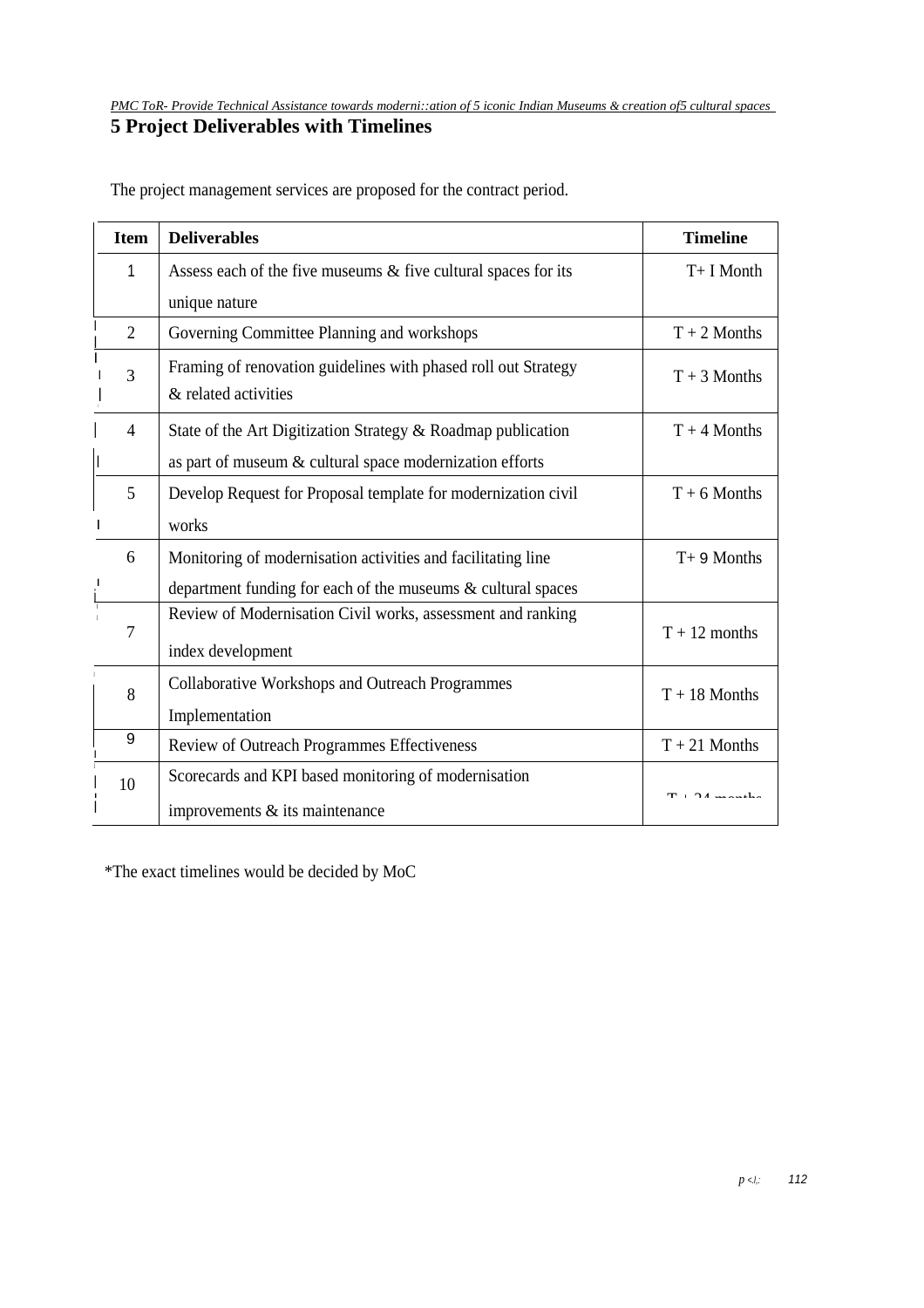## **6 Key Resource Requirement**

The minimum resource requirement for this Project is as follows, however this is minimum requirement and hence Consulting Agency's are free to provide additional resources if deemed necessary

| <b>Item</b>    | <b>Resource Type</b>                    | <b>Experience</b> | Noof               |  |
|----------------|-----------------------------------------|-------------------|--------------------|--|
|                |                                         |                   | <b>Consultants</b> |  |
|                | Museums & Heritage Site Management      |                   |                    |  |
|                | Expert                                  | I 0 yrs and above |                    |  |
|                | (Consultant for Management Profile)     |                   |                    |  |
|                | <b>Technology Expert</b>                |                   |                    |  |
| $\overline{2}$ |                                         | $10 - 15$ years   |                    |  |
|                | (Consultant for Technolozy Profile)     |                   |                    |  |
|                |                                         |                   |                    |  |
| , 1, 1         | <b>Communication and Content Expert</b> | 10-15 years       |                    |  |
|                | (Consultant for Technology Profile)     |                   |                    |  |

Note:

- I. The Consulting Agency can bring additional resources deemed necessary to successfully meet the project requirements without any cost escalation.
- 2. NICSI consultancy manpower maybe extended on need basis by MoC to support in modernization of 5 iconic Indian Museums to international standards, 5 cultural spaces and institute of Heritage Conservation.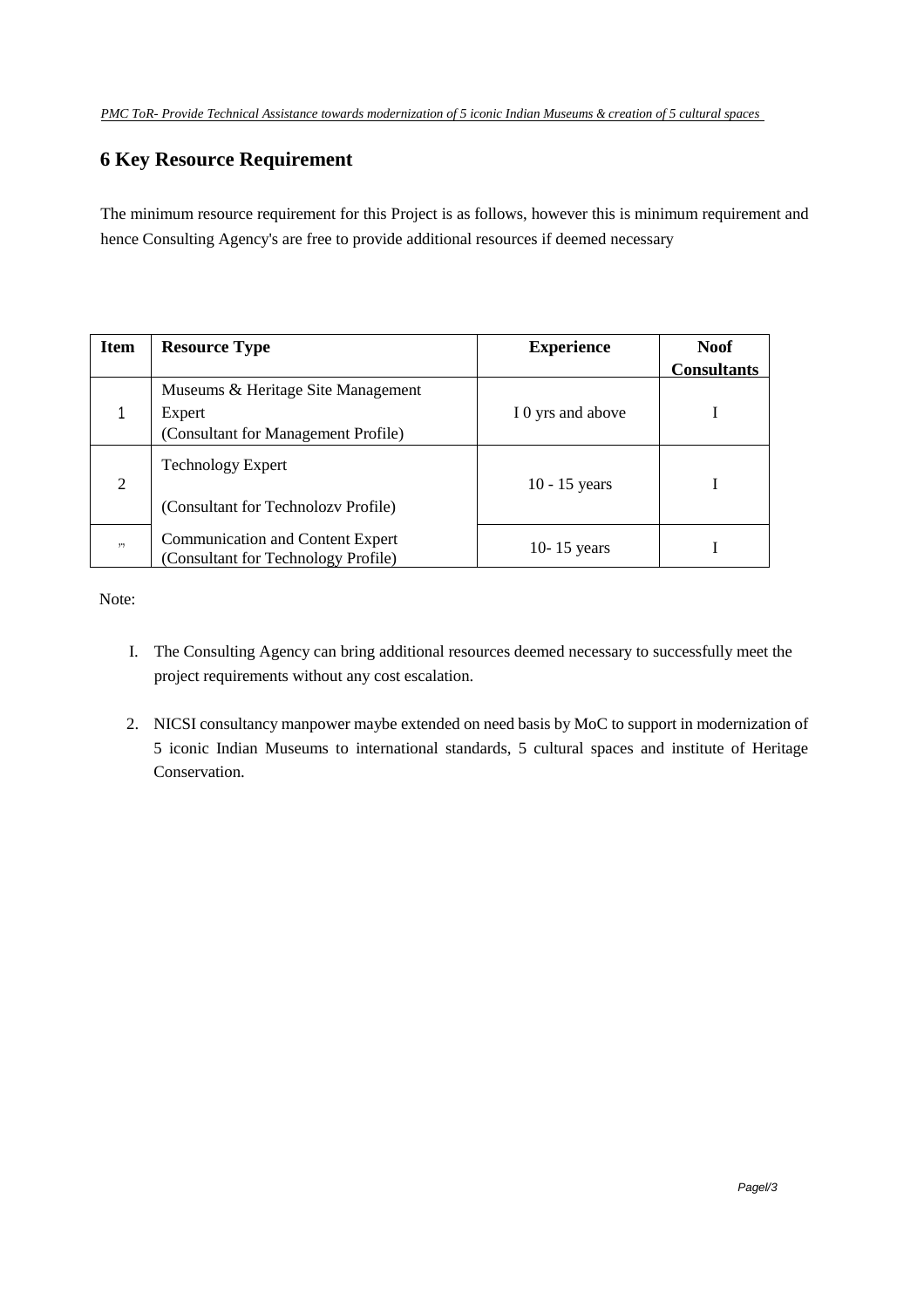### **7 Technical Evaluation Criteria**

| <b>NICSI Contract</b><br><b>Extracts</b> |                                                                                                |                           |                                                                      |                                    |                                                                                                                                                                                                                                                       |                                        |
|------------------------------------------|------------------------------------------------------------------------------------------------|---------------------------|----------------------------------------------------------------------|------------------------------------|-------------------------------------------------------------------------------------------------------------------------------------------------------------------------------------------------------------------------------------------------------|----------------------------------------|
| #                                        | <b>Resource</b><br>Category                                                                    | No. of<br>Yrs. of<br>Exo. | Project<br>Role                                                      | Dept.<br><b>Associated</b><br>with | <b>Evaluation Criteria</b>                                                                                                                                                                                                                            | <b>Total Max</b><br><b>Marks Marks</b> |
|                                          |                                                                                                |                           |                                                                      |                                    | <b>Essential Criteria</b><br>Professional Degree from reputed institute India/ Abroad<br>Degree in Museology, Heritage Management, Conservation would help                                                                                            |                                        |
|                                          | Consultant<br>for<br>Management<br>$\frac{1}{2}$   Profile/<br>Subject<br><b>Matter Expert</b> | $>15$ Yrs                 | <b>Museums</b><br>& Cultural<br><b>Site</b><br>Manageme<br>nt Expert | Ministry of<br>Culture             | <b>Desired Relative Ranking Criteria</b><br>i. No. of years of experience beyond min. prescribed years i.e. 10 years.<br>International experience would help.<br>a) $10-15$ years - I mark<br>b) $15-17$ years - 2 marks<br>c) $> 17$ years - 3 marks | 3<br>10                                |
|                                          |                                                                                                |                           |                                                                      |                                    | ii. Resource Technical Capabilities (interview/presentation)<br>a) Awareness of Project Requirements - 4 marks<br>b)Identification of potential project challenges & mitigation plans - 2<br>mark<br>--                                               | $\overline{7}$                         |

*c) Project Management Competence* - *1 mark*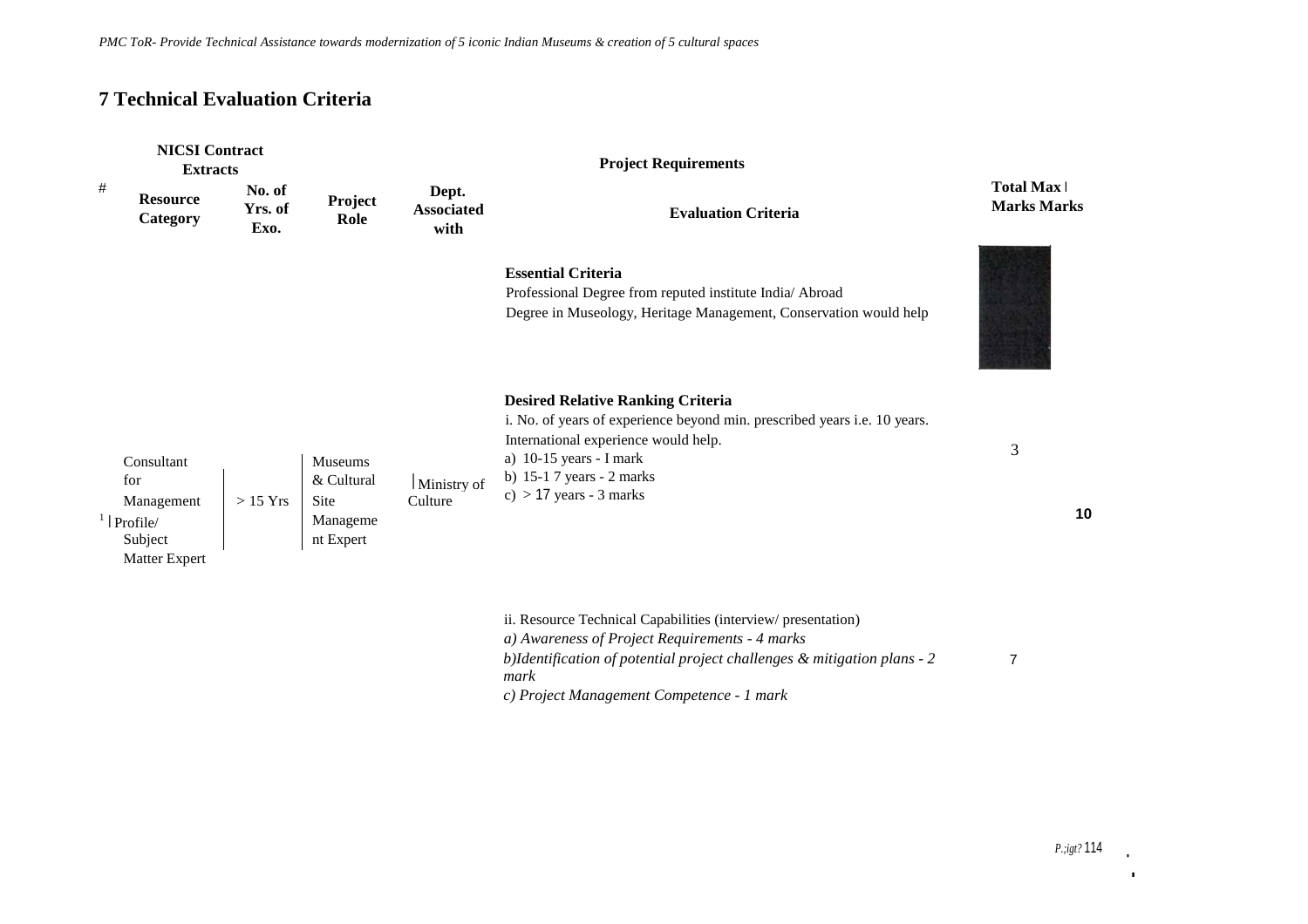| <b>NICSI Contract</b>                                                 |                                                  |                                                |                                         |                                                                                               |                   |                       |
|-----------------------------------------------------------------------|--------------------------------------------------|------------------------------------------------|-----------------------------------------|-----------------------------------------------------------------------------------------------|-------------------|-----------------------|
| $E_{x \text{ rac } s}$                                                |                                                  |                                                | <b>Project Requirements</b>             |                                                                                               |                   | JTotal                |
| # $\mathbf{R}$<br>estource<br>Ca egory                                | No. of<br>Yrs. of<br>$\mathbf{E}_{\mathbf{XP.}}$ | р.<br>$\mathbf{R}$ roJ <sub>1</sub> ect<br>o e | Dept.<br>Associated<br>$\mathbf{w}$ ith | <b>Evaluation Criteria</b>                                                                    | M<br>M axks<br>ar | $\mathbf{M}$ ks<br>ar |
|                                                                       |                                                  |                                                |                                         | <b>Essential Criteria</b><br>Professional Degree from reputed institute India/ Abroad         |                   |                       |
|                                                                       |                                                  |                                                |                                         | <b>Desired Relative Ranking Criteria</b>                                                      |                   |                       |
| Consultant                                                            |                                                  |                                                |                                         | i. No. of years of experience beyond min. prescribed years i.e. I 0                           |                   |                       |
| for                                                                   |                                                  |                                                |                                         | years. Experience in culture/museum/culture spaces would help.                                | 3<br>1            |                       |
| $_2$ Technology                                                       | $10 - 15$                                        |                                                |                                         | Technology Ministry of a) 10-11 years -1 mark                                                 |                   | 10                    |
| Profile/<br>Subject                                                   | years                                            | Expert                                         | Culture                                 | $b)$ 11-12 years - 2 marks<br>$c$ ) > 12 ears - 3 marks                                       |                   |                       |
| <b>Matter Expert</b>                                                  |                                                  |                                                |                                         | ii. Resource Technical Capabilities (interview/presentation)                                  |                   |                       |
|                                                                       |                                                  |                                                |                                         | a) Awareness of Project Requirements - ,./ marks                                              |                   |                       |
| b)Identification of potential project challenges & mitigation plans - |                                                  |                                                |                                         |                                                                                               | $\overline{7}$    |                       |
|                                                                       |                                                  |                                                |                                         | 2mark                                                                                         |                   |                       |
|                                                                       |                                                  |                                                |                                         | c) Project N Janagement Competence - 1 mark                                                   |                   |                       |
|                                                                       |                                                  |                                                |                                         | <b>Essential Criteria</b>                                                                     |                   |                       |
|                                                                       |                                                  |                                                |                                         | Professional Degree from reputed institute India/ Abroad                                      |                   |                       |
|                                                                       |                                                  |                                                |                                         |                                                                                               |                   |                       |
|                                                                       |                                                  |                                                |                                         | <b>Desired Relative Ranking Criteria</b>                                                      |                   |                       |
| Consultant                                                            |                                                  |                                                |                                         | i. No. of years of experience beyond min. prescribed years i.e. 10                            |                   |                       |
| for<br>$_3$ Technology                                                | $I$ 0-15                                         | C?mmunic<br>anon and                           |                                         | years. Experience in culture communication would help.<br>Ministry of a) 10-11 years - 1 mark | $\mathbf{1}$<br>3 |                       |
| Profile/                                                              | years                                            | Content                                        | Culture                                 | $b)$ 11-12 years - 2 marks                                                                    |                   | 10 <sup>10</sup>      |
| Subject                                                               |                                                  | Expert                                         |                                         | $c$ ) > 12 ears - 3 marks                                                                     |                   |                       |
| <b>Matter Expert</b>                                                  |                                                  |                                                |                                         | ii. Resource Technical Capabilities (interview/presentation)                                  |                   |                       |
|                                                                       |                                                  |                                                |                                         | a) Awareness of Project Requirements - 4 marks                                                |                   |                       |
| b)Identification of potential project challenges & mitigation plans - |                                                  |                                                |                                         |                                                                                               | 7                 |                       |
|                                                                       |                                                  |                                                |                                         | 2mark                                                                                         |                   |                       |
|                                                                       |                                                  |                                                |                                         | c) Proj. ect Management Competence - 1 mark                                                   |                   |                       |
| <b>Total</b>                                                          |                                                  |                                                |                                         |                                                                                               |                   | 130                   |

 $\mathbf{r}$  is a  $\mathbf{r}$  -form of  $\mathbf{r}$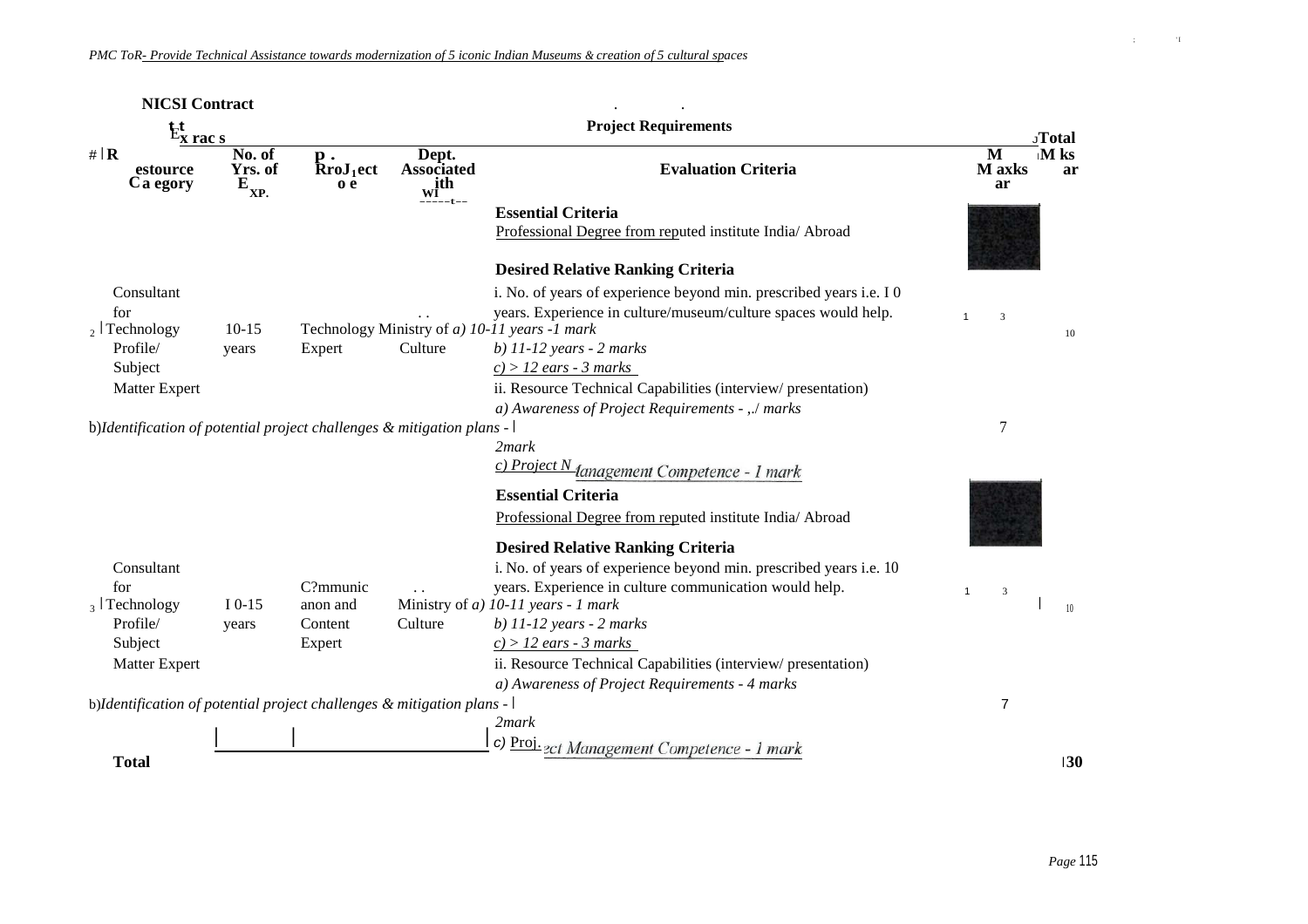#### **8 PMC Team**

Authority has identified certain key positions and minimum technical capabilities for each of the positions that should be part of project team of the Consulting Agency (hereby referred to as "key personnel"). Consulting Agency shall ensure that each member of the Key Personnel devotes substantial working time as per the

staffing schedule/ manpower plan to perform the services to which that person has been assigned as per the bid. International / Local Subject Matter Experts may be deployed as needed to enhance the project deliverables without any cost escalation at the discretion of the Consulting Agency.

#### **Initial Composition; Full Time Obligation; Continuity of Personnel**

Consulting Agency shall not make any changes to the composition of the Key Personnel and not require or request any member of the Key Personnel to cease or reduce his or her involvement in the provision of the Services during the defined term of the engagement unless that person resigns, is terminated for cause, is long-term disabled, is on permitted mandatory leave under Applicable Law or retires. In any such case, the Authority's prior written consent would be mandatory.

#### **Process for Resource Replacement**

In case any proposed resource resigns, then the Consulting Agency has to inform Authority within one week of such resignation. Consulting Agency shall promptly initiate a search for a replacement to ensure that the role of any member of the Key Personnel is not vacant at any point in time during the contract period, subject to reasonable extensions requested by Consulting Agency to Authority. Before assigning any replacement member of the Key Personnel to the provision of the Services, Consulting Agency shall provide Authority with:

- a. A resume, curriculum vitae and any other information about the candidate that is reasonably requested by Authority; and
- b. An opportunity to interview the candidate.

The Consulting Agency has to provide replacement resource of equal or better qualification and experience as per the requirements of this ToR.